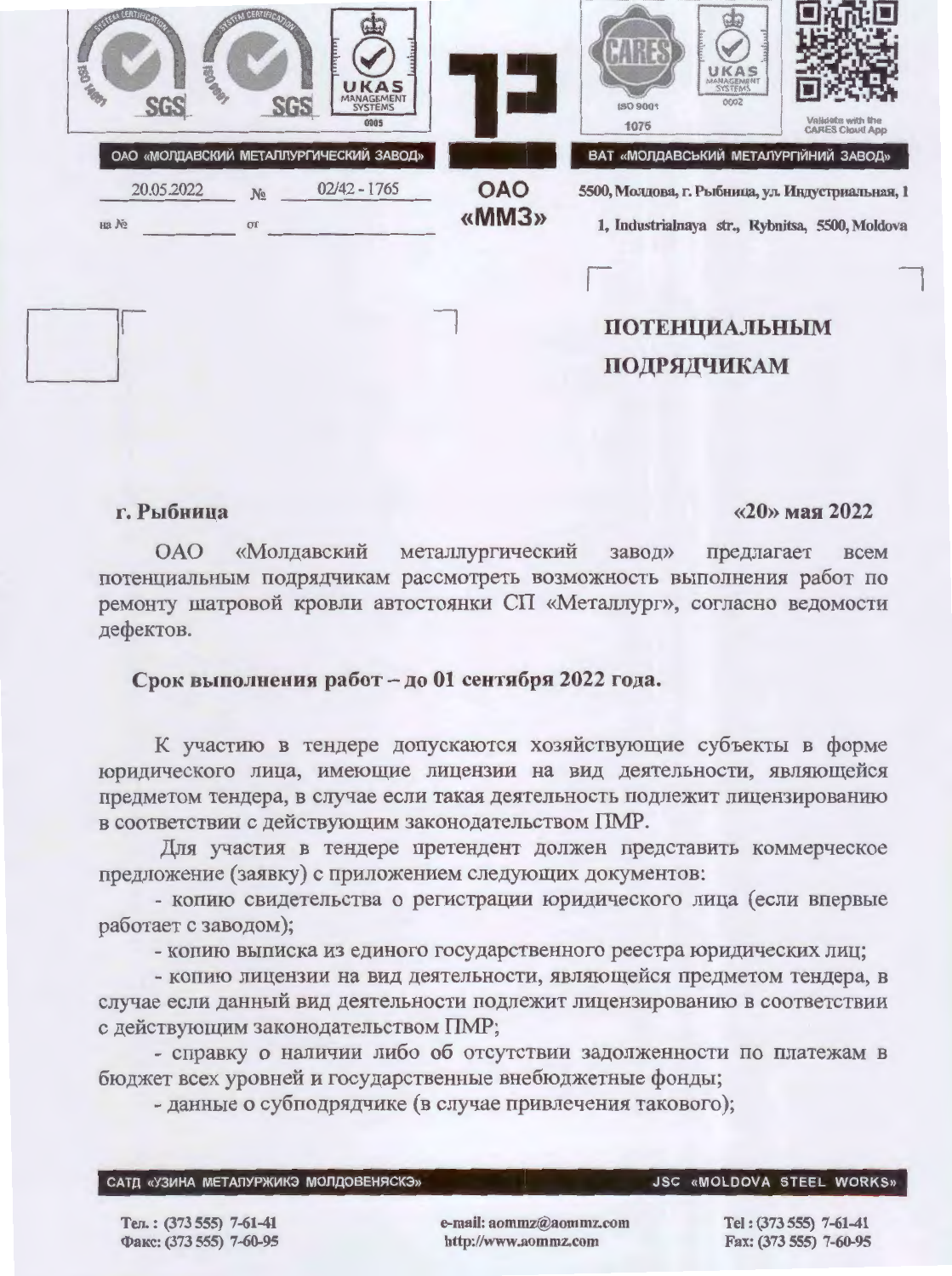- данные о составе и квалификации технического и производственного персонала;

- гарантийные обязательства;

- расчет сметной стоимости в рублях ПМР (смета Исполнителя);

- график выполнения работ;

- другие документы (по запросу Заказчика).

К участию в тендере не допускаются претенденты, организации которых находятся в состоянии реорганизации, ликвидации или банкротства.

За всей необходимой информацией обращаться: ОАО «ММЗ», здание заводоуправления, 3 этаж, каб. 302 (отдел капитального строительства) начальник ОКС Онищенко Сергей Иванович, тел. (555) 7 78 29, E-mail: sonischenko@aommz.com или каб. 304 (отдел планирования ремонтов Управления ремонтов) - инженер Воложанина Людмила Григорьевна, тел/факс (555) 7 70 53, E-mail: lvolozhanina@aommz.com

Коммерческие предложения принимаются - в срок до 01.06.2022 года по следующим электронным адресам:

Отдел планирования ремонтов УР - lvolozhanina@aommz.com  $1)$ 

 $2)$ Служба безопасности  $(B)$ копию) sb@aommz.com. vkunitskiy@aommz.com

Информация о всех запросах ОАО «ММЗ» на выполнение работ подрядным способом размещена на официальном сайте https://www.aommz.com/ в разделе «ПОДРЯДЫ».

С уважением,

Технический директор

 $\sqrt{2}$ 

О.Л. Кучеренко

**yp**  $(555)$  7-78-85, 7 70 53, 7 62 63 E-mail: lvolozhanina@aommz.com

ВИЗА: П.В. Шестопал